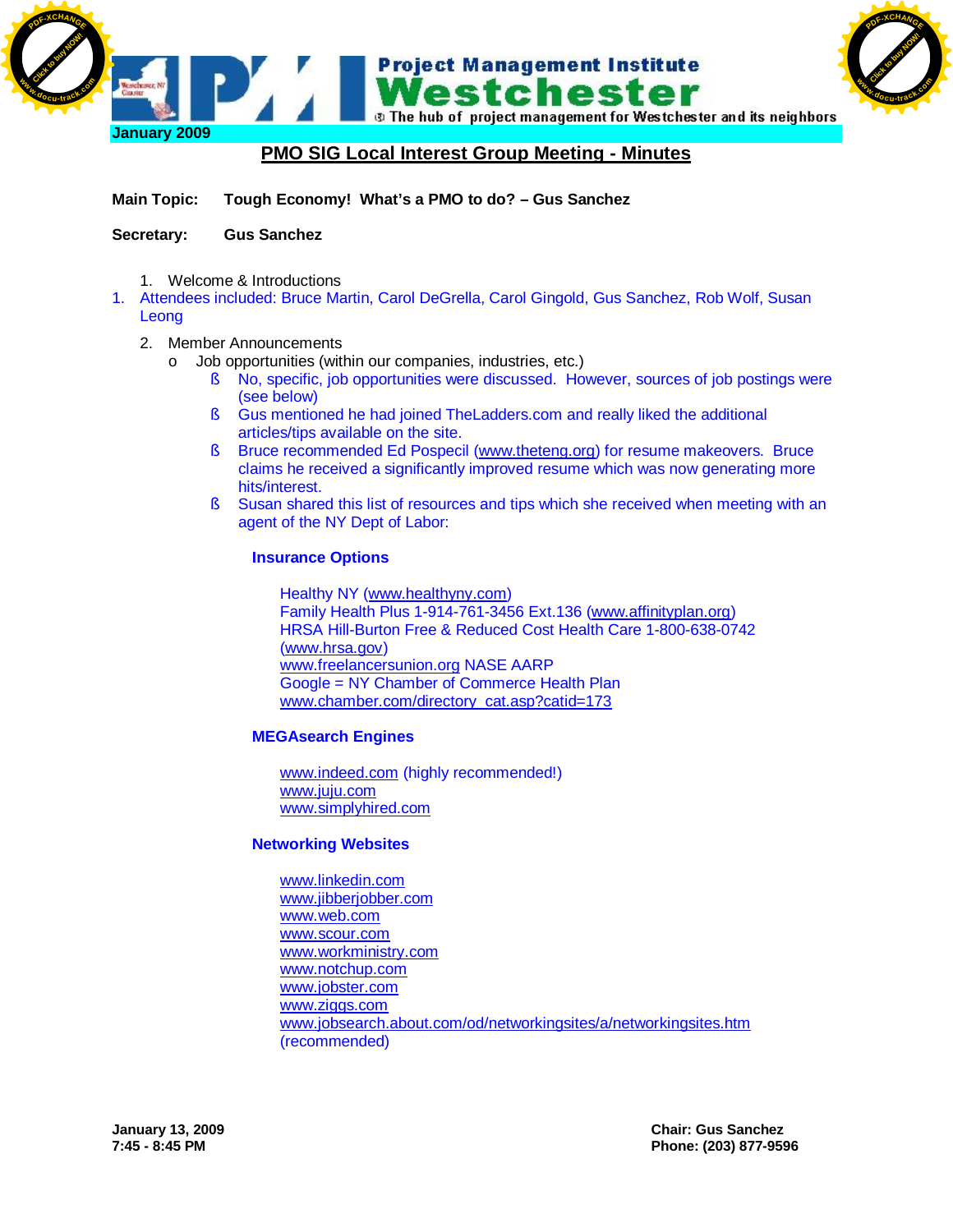



**Hugh Internet Assistance Sites**

[www.dmoz.com](http://www.dmoz.com) [www.altavista.com](http://www.altavista.com) [www.lII.org](http://www.lII.org) (Librarian's Index to the Internet)

### **Civil Service**

[www.cs.state.ny.us](http://www.cs.state.ny.us) [www.westchestergov.com](http://www.westchestergov.com) [www.usajobs.opm.gov](http://www.usajobs.opm.gov) [www.westchestercountyjobs.com](http://www.westchestercountyjobs.com) [www.westchester.com](http://www.westchester.com) [www.westchesterjobsearch.com](http://www.westchesterjobsearch.com) [www.allcountyjobs.com](http://www.allcountyjobs.com)

- o Tools Project, time management, specialty, …
	- § GanttProject Free project management utility. Get from download.com. Very "simple" – not robust (at least, not as far as I saw – you may think differently).
	- § OpenWorkbench Robust, free project management utility. Get from [www.openworkbench.org](http://www.openworkbench.org) - Training CD available for \$150. Found some training on YouTube, but it was in Spanish!
	- § Microsoft Office Project Professional 2007 60-day, free trial available from Microsoft [\(www.microsoft.com](http://www.microsoft.com) / Dowloads & Trials / Trials / Select from list, under the Office heading)
	- § OpenOffice Free, open-source competitor to MS Office (works with MS office docs) download at [www.openoffice.org](http://www.openoffice.org)
- o Articles of Interest
	- § Alltop.com Aggregator of articles/web sites (using RSS feeds) for "many" subjects, including Project Management.
	- § Thepmpodcast.com Besides being available on ITunes, you can go to this web site. I recommend Episode 111, a review of the 2008 PMO Summit, by Cornelius Fichtner.
	- § Top 9 Hottest Skills per Computerworld, Jan 1, 2009 edition (see attached summary)
	- § [www.icpm.com](http://www.icpm.com)  International Community of Project Management Good blogs here, including one titled "PMO Metrics – a start" (see attached).
- o Other meetings/seminars of interest
	- § Planview: 2008 PMO 2.0 Survey Report results Webcast / Thu, Jan 15th, 2008, 11am ET - **\*\*\*NOTE\*\*\* - This was an excellent webcast**. It was recorded and should be available starting next week (the 19th). Go to [www.planview.com,](http://www.planview.com,) select Resources/Resource Center and choose PMO from the drop down list. A copy of the survey report should be available by then.
	- § Bruce Martin sharing his PMO presentation with Southern New England PMI Chapter, Thu, Feb 26th, in Stamford, CT – [www.snec-pmi.org](http://www.snec-pmi.org)
- 3. Success (or Blunder) of the Month
	- § Not reviewed
- 4. Problem/Challenge of the Month
	- § Not reviewed
- **5.** Main Topic **Tough economy! What's a PMO to do? A discussion led by Gus**

Information for today's discussion was pulled from the following articles:

- § "Everything You Know Is Wrong" Computerworld, January 1, 2009
	- § "The Incredible Shrinking Team" PM Network, January, 2009
	- § "In Flux" PM Network, December 2008